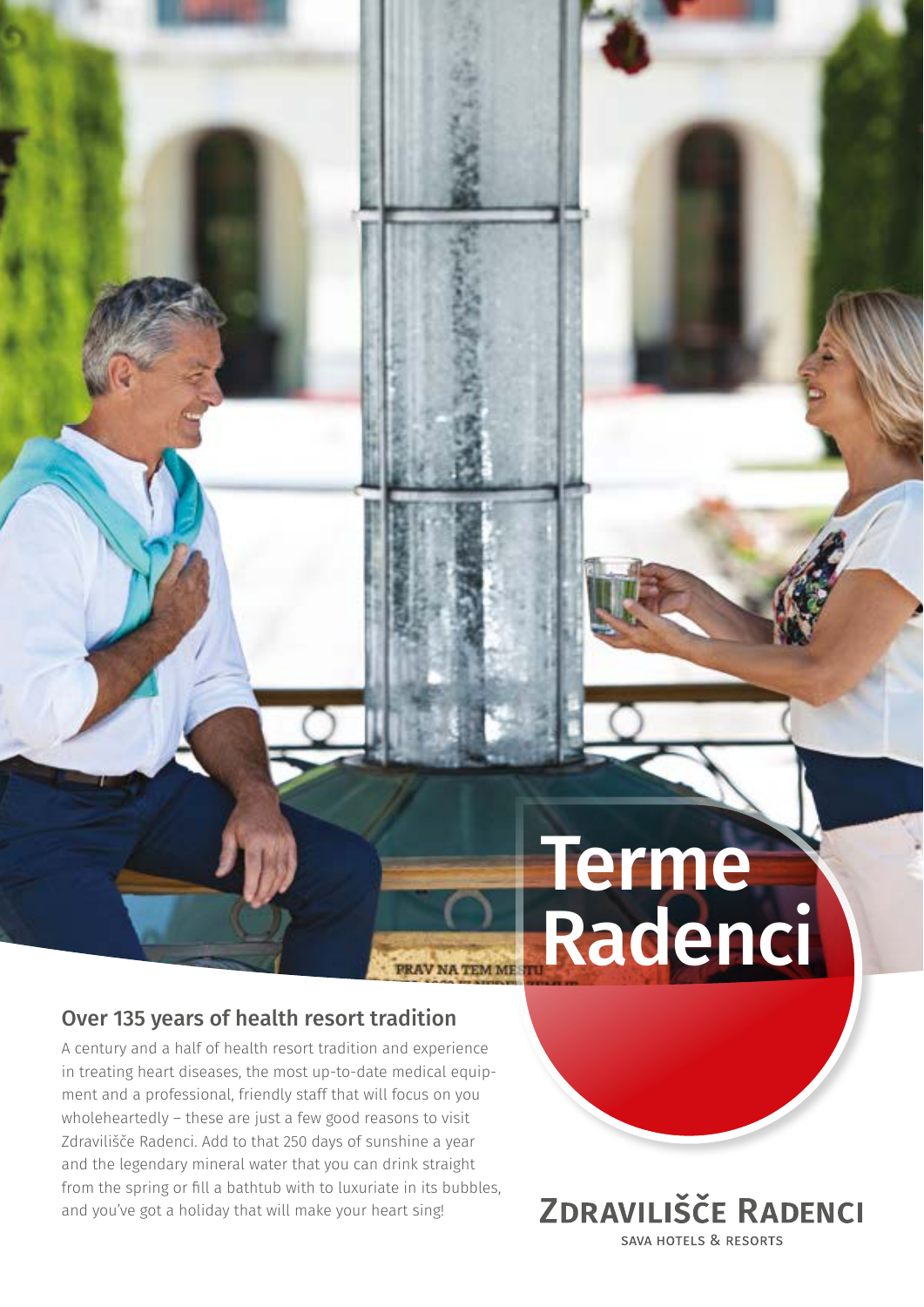

# Terme Radenci

### Springs from Radenci

- The famous CO2-rich Radenci mineral bath for cardiovascular diseases and weak circulation
- Drinking treatmet of CO2-rich Radenci mineral water for cardiovascular, kidney, urinary and digestion system diseases, diabetes, thyroid diseases
- Thermal water for rheumatic conditions and general well-being

1

**Start** 

EHR





5

4

<u>2</u>

4. CO2-rich mineral water spring 5. Health center Corrium

3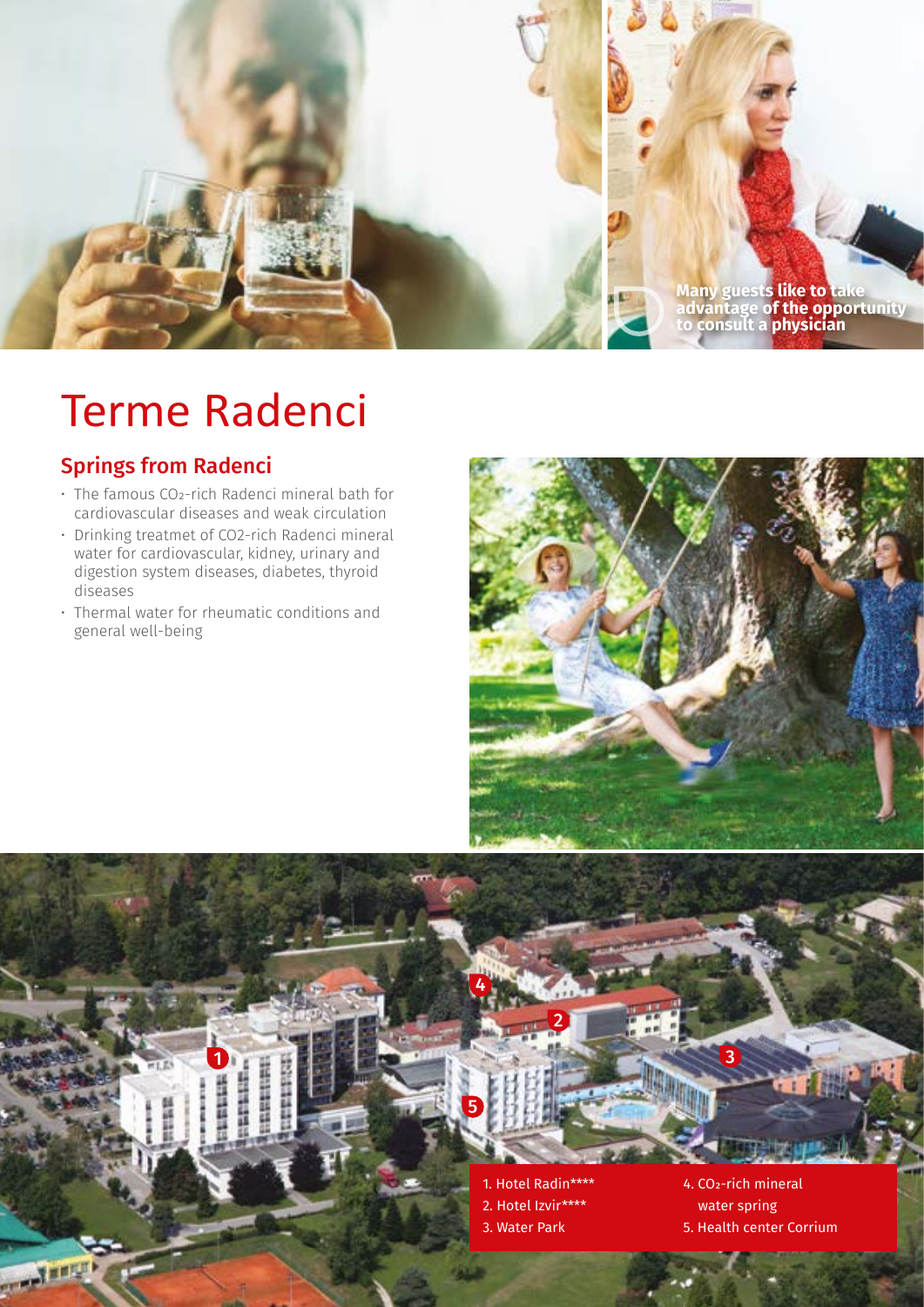

**Modern methods and equipment for comprehensive health checks**

## PREMAGAJMO BEAT

YR.

angsa Visaatsatan.<br>mika in baryaa Eivila mokstanti<br>mplekani ogljikovi<br>kati v polnozmatik

> o a velko žuleza ddobra klubu

**Carefully planned meals for** 

Zonama

**guests with special dietary** 





**Relaxation with a range of underwater massage**

**needs**



**Guided exercises in a thermal pool**





**Squirrel for the youngest** 

1460 m<sup>2</sup> of indoor and outdoor pools filled with beneficial thermal water